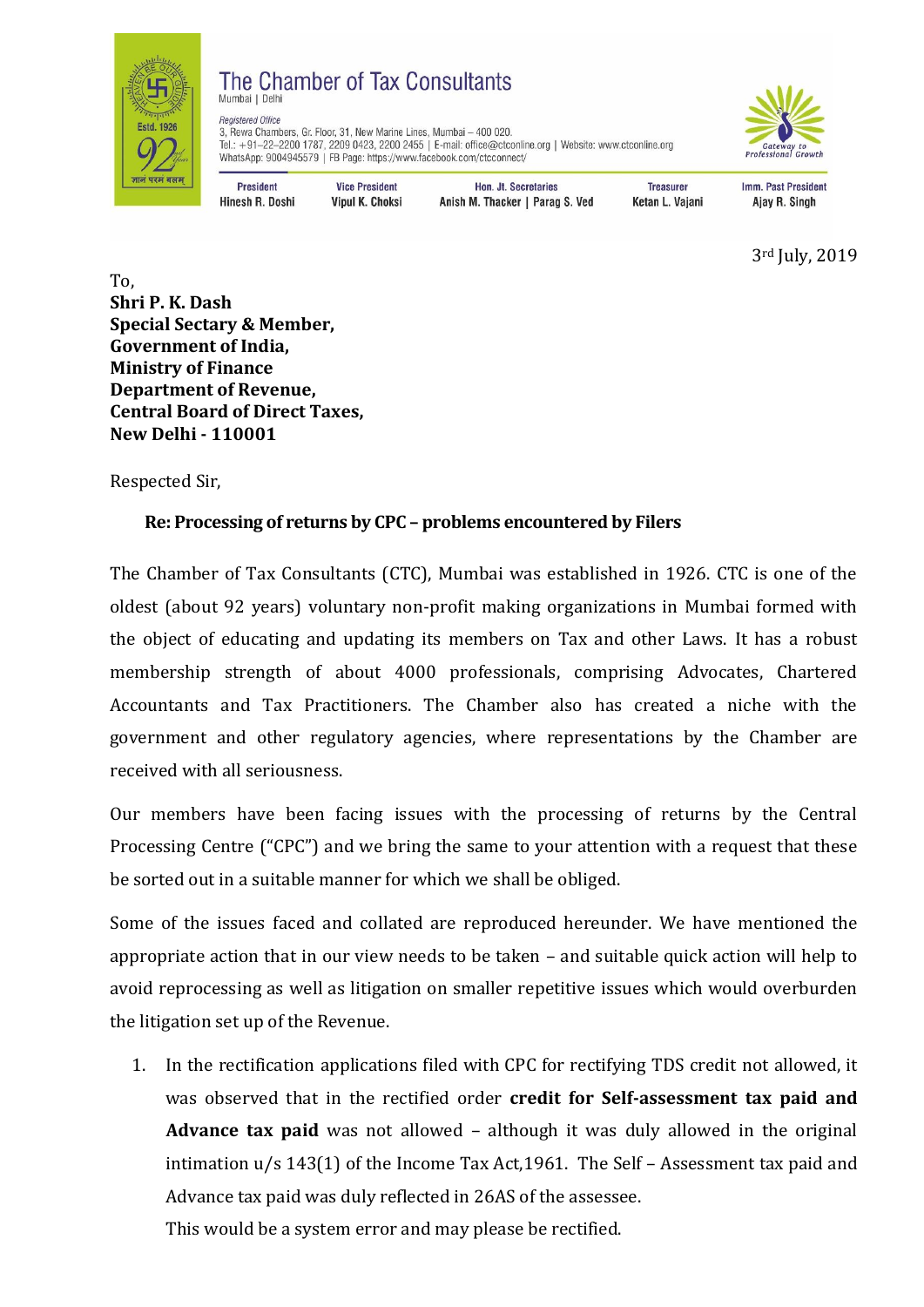2. **Senior Citizens** having only share of profit from firm which is exempted u/s 10(2A) of the Income Tax Act, 1961 are not required to pay advance tax if they do not have any taxable business Income. However in the Intimation received it is observed that interest is levied u/s 234B and u/s 234C of the Income Tax Act , 1961.

The system would need re-programming for this. This causes a lot of anxiety to Senior Citizens.

- 3. In the case where assessee has other taxable income in addition to income u/s **44AD/ u/s. 44ADA** of the Income Tax Act, 1961, for calculation of interest u/s **234C** income u/s 44AD/ u/s 44ADA is not to be considered except for the March Installment. At the time of processing it is observed in the intimation that interest is calculated on proportionate basis on the entire income (including income u/s 44AD/ u/s. 44ADA). The system would need re-programming for this.
- 4. Adjustment is proposed u/s 143(1)(a) where **employees PF is deducted** and deposited late but before the due date u/s 139(1). Even after objecting to the proposed adjustment the return is not processed without adjustment. The said issue is a legal issue and covered by High Court judgements and should not be a 143(1) adjustment. Not rectifying this would result in an overload of litigation having to be filed.

The system would need re-programming for this.

5. Tax payers are in receipt of notice u/s **139(9)** of the Income Tax Act, 1961 pertaining to **TDS and corresponding income appearing in 26AS.** Corresponding income is proposed to be added even if the assessee has offered the income as per the provisions of the Income Tax Act, 1961 and method of accounting followed.

For E.g.

- a) Cash system of accounting is followed by the assessee.
- b) Assessee is a builder following project completion method.
- c) In case of a non discretionary trust wherein the income is distributed amongst the beneficiaries and is taxed in the hands of the beneficiaries. The TDS refund is not allowed to the trust and the return is considered as defective on the ground that TDS credit is claimed but no corresponding income is offered.

The system would need re-programming for this.

7. ITR forms provide for option to **transfer TDS credit** to other person/allowing claiming TDS Credit which is deducted in the hands of other person. However while processing of return the credit of the same is not given to the assessee thereby raising demand to the asseesee. The purpose of transfer of credit is still not resolved inspite the details being filled in both the returns – transferor and transferee. Tax credits are still given only based on form 26AS.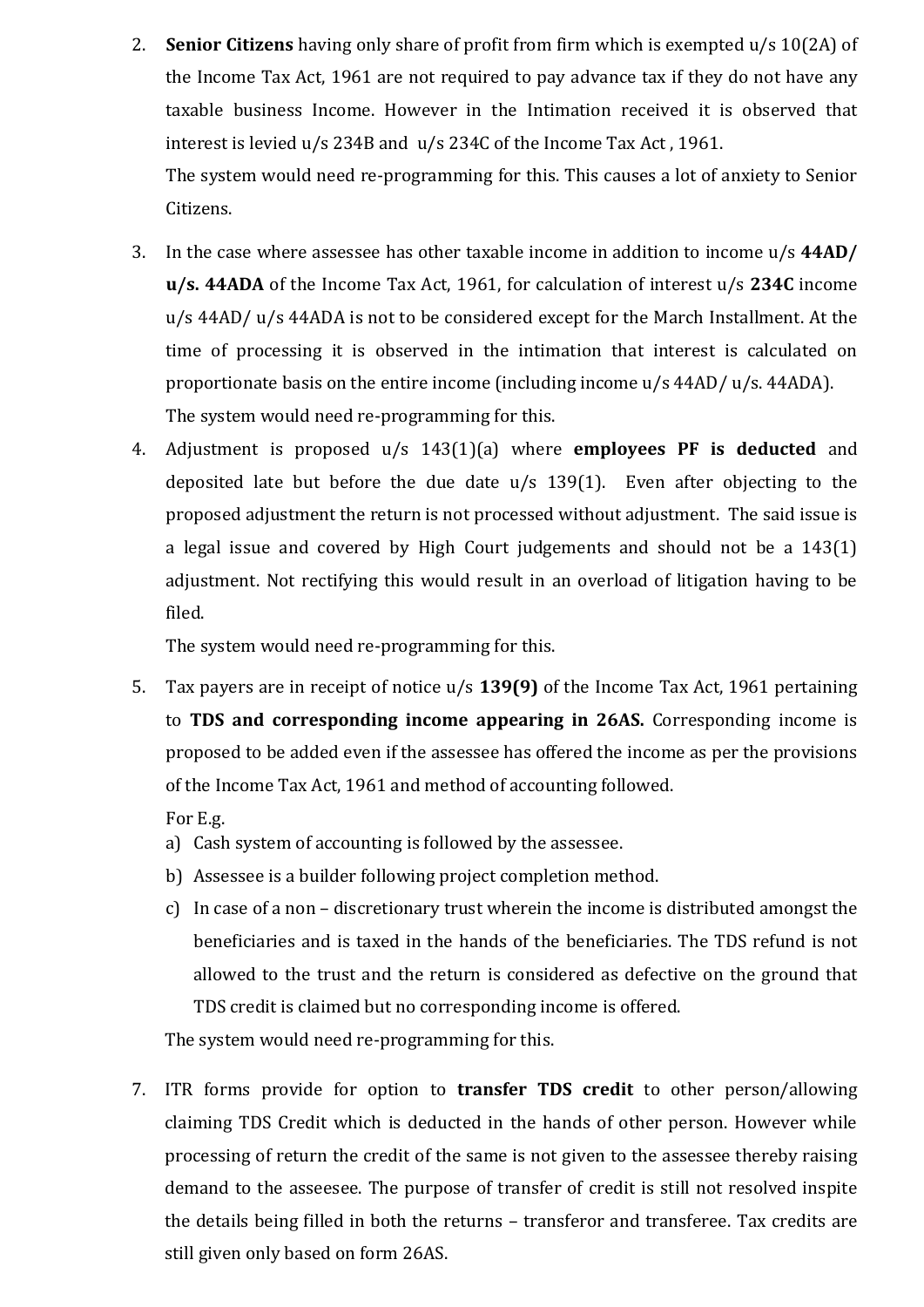The system would need re-programming for this.

8. In case of **merger/amalgamation** or any other mode of restructuring the tax credits appearing in erstwhile companies are not being transferred to existing company, thereby denying the tax credit and hence the large outstanding demand being raised. The details of restructuring is already being provided in ITR form. There should be automated process of tax credit transfer in case of amalgamation where details of amalgamated companies with is provided in ITR form.

The system would need re-programming for this.

9. Entities where tax payable is as per MAT were receiving emails from department that Form 29B was not uploaded, despite the same having been done. On confirmation with CPC it was confirmed that if it is already done, such mails should be ignored. The same was applicable for trusts as well – for filing form 10B.

This would be a system error and may please be rectified.

# 10. **Capital Gains [Sch CG] related to LTCG other than shares :**

 An issue is being faced with the sequence of processing Capital Gains claim as illustrated under:

Illustration:

- a) LTCG on sale of Land : Rs. 100,000
- b) LTCL on sale of Building : Rs. (75,000)
- c) LTCG on sale of Jewellery : Rs.200,000

Assesee has made investment of Rs.100,000/- in long term specified asset eligible u/s 54EC against sale of land.

There is a variance in the final LTCG figure due to the set off methodology adopted during the course of processing the ITR which is illustrated as under:

## **As per ITR Processed at CPC:**

| <b>Particulars</b>              | As per CPC |
|---------------------------------|------------|
| Capital Gains on Sale of        |            |
| land and building:              |            |
| LTCG on sale of Land            | 100,000    |
| LTCL on sale of Building        | (75,000)   |
| <b>Net LTCG on Sale of Land</b> | 25,000     |
| and Building                    |            |
| LTCG on Sale of Jewellery       | 200,000    |
| <b>Total</b>                    | 225,000    |
| Less: 54EC                      | (25,000)   |
| <b>Taxable LTCG</b>             | 200,000    |
|                                 |            |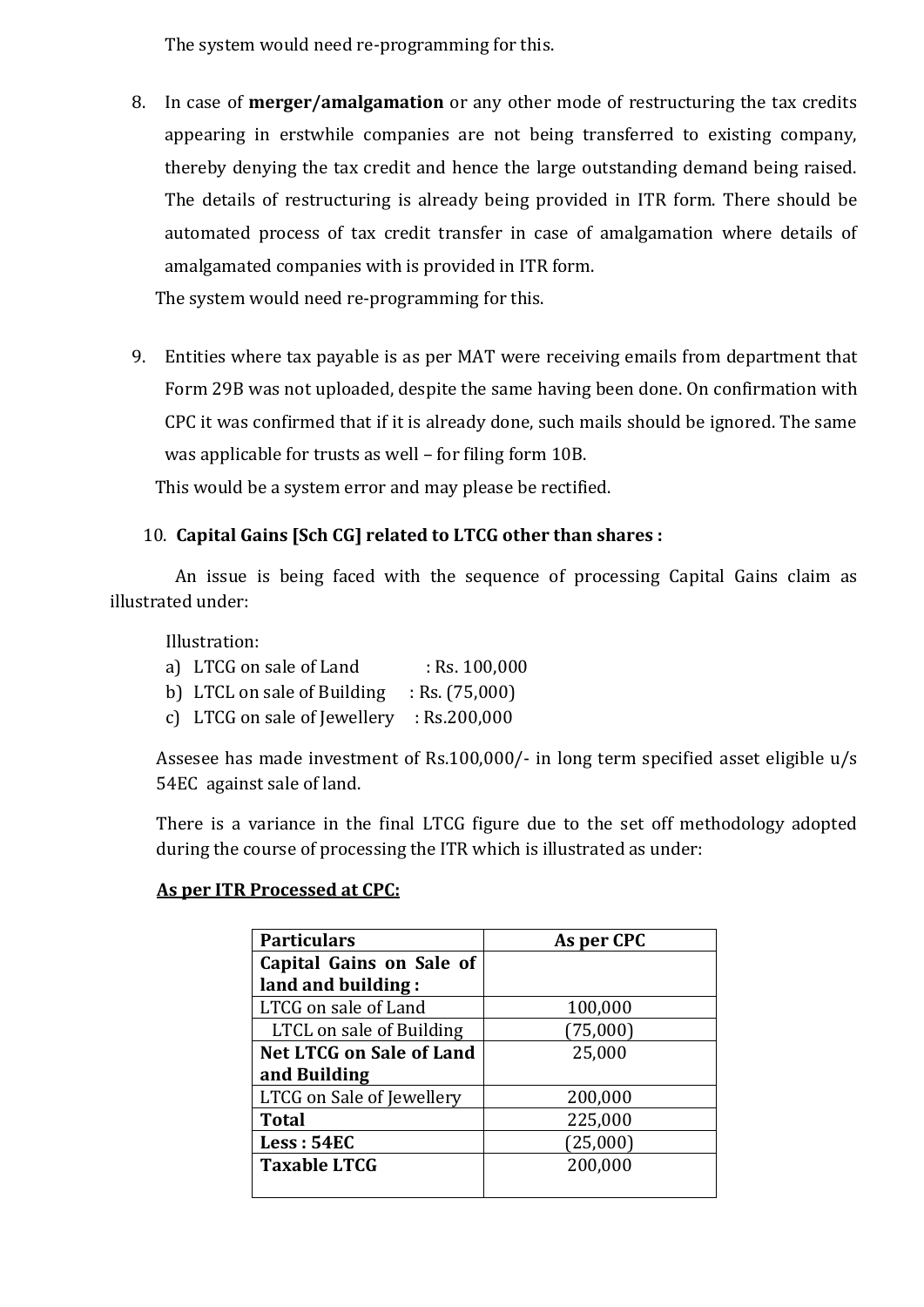### **As per the Income Tax Act,1961:**

| <b>Particulars</b>        | As per I.T Act, 1961 |  |
|---------------------------|----------------------|--|
| Capital Gains on Sale of  |                      |  |
| land and building:        |                      |  |
| LTCG on sale of Land      | 100,000              |  |
| Less: 54EC                | (100,000)            |  |
| Capital gain on Sale of   | NIL                  |  |
| Land                      |                      |  |
| LTCL on sale of Building  | (75,000)             |  |
| Net Long Term Capital     | (75,000)             |  |
| Loss on Sale of Land and  |                      |  |
| <b>Building</b>           |                      |  |
| LTCG on Sale of Jewellery | 200,000              |  |
| <b>Taxable LTCG</b>       | 125,000              |  |

The system would need re-programming for this.

11. Assessee not required to maintain books of accounts are required to furnish certain information in respect of P&L – Gross Turnover, Gross profit, expense & net profit and balance sheet items – sundry debtors, sundry creditors, cash on hand & closing stock. Despite the information being submitted accurately there arose processing errors from the department stating the required details have not been furnished and hence return may be treated as defective.

This would be a system error and may please be rectified.

- 12. Trusts claiming income tax exemption have received intimations showing that the amount of income and expenditure as processed, besides tax deducted at source (TDS), are nil. The tax returns have been correctly filed, but there have been errors in processing them. Effectively, this has resulted in denial of refund to these trusts. This would be a system error and may please be rectified.
- 13. Income tax exemption has been denied to trusts in respect of their income, thereby raising huge tax demands. The intimation clearly shows that the assessee have furnished full details of their registration for exemption, besides having complied with the requirement of filing the audit report.

This would be a system error and may please be rectified.

14. It is observed that there is a delay in processing the Income Tax Returns of the assessee wherein large refunds are involved. Some income tax returns are taking longer time for processing even if the time for processing have been elapsed. On contacting CPC, the only information we get is that return is under processing. No additional information is made available. The Act also specifies the time limit for processing the returns even though the processing is not done within the time limit.